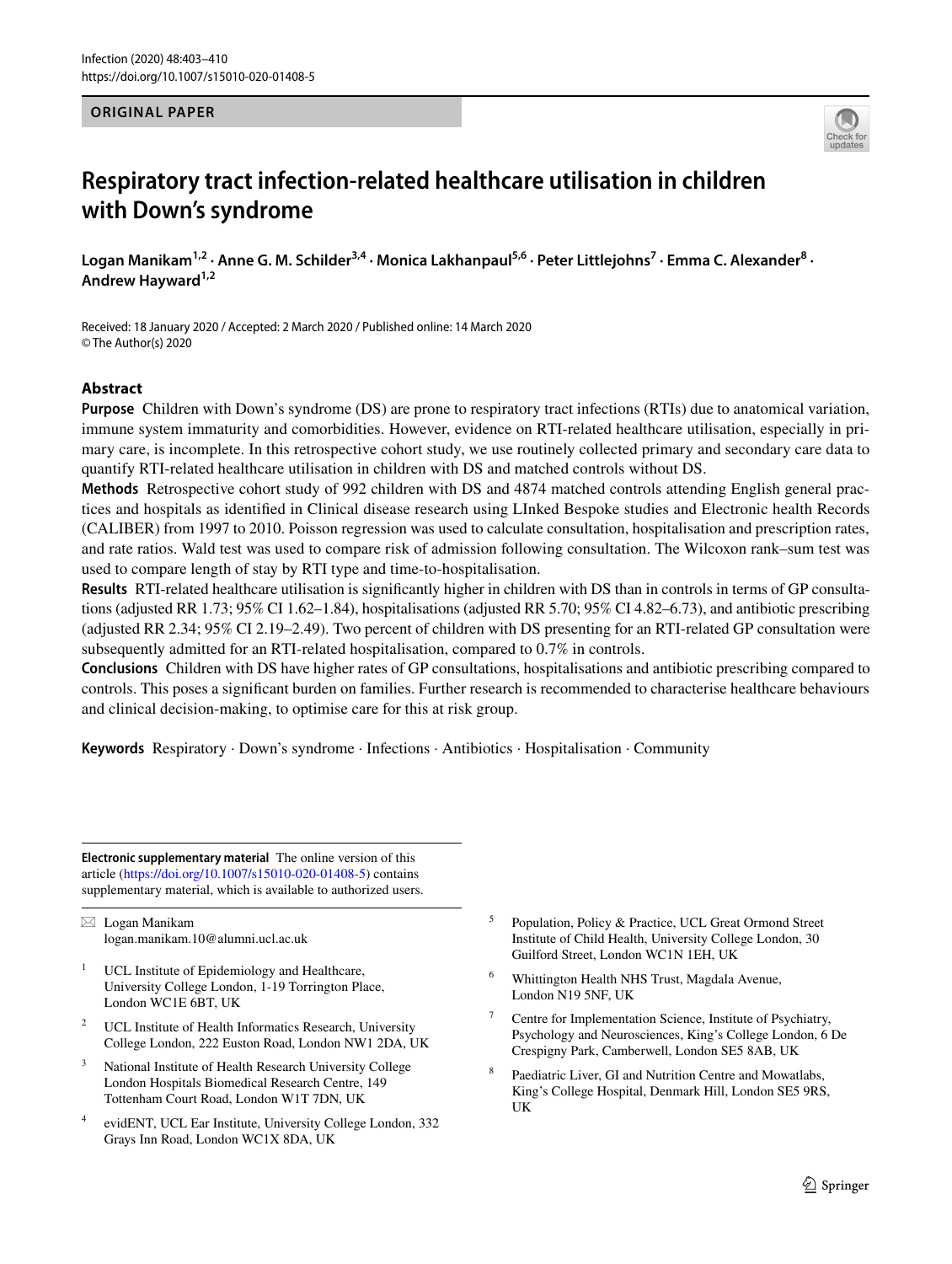Approximately 1 in 1000 children born in England and Wales will be born with Down's syndrome (DS), or trisomy 21. This equates to around 750 children born with DS every year [[1](#page-7-0)]. DS is, therefore, one of the most common genetic conditions in the United Kingdom. DS has a known association with congenital heart problems, gastrointestinal abnormalities, thyroid dysfunction, and also an increased tendency for respiratory infections (RTIs) [[2](#page-7-1)].

RTIs can be split into upper respiratory tract infections (URTIs), and lower respiratory tract infections (LRTIs). Most URTIs are viral in origin and are commonly due to *rhinoviruses*, *coronaviruses*, *parainfuenza* viruses, respiratory syncytial virus (RSV), *adenoviruses* and *infuenza* viruses. In contrast, the aetiology of LRTIs is more mixed with a study of hospitalised children noting a bacterial  $(25\%)$ , viral  $(25\%)$  or mixed  $(20\%)$  cause for RTIs [[3\]](#page-7-2). The overall risk of complications is generally low following acute respiratory tract infections [\[4](#page-7-3)]. However, the risk of complications is thought to be increased in children with certain comorbidities such as DS.

Important evidence on the burden of respiratory tract infections in children with DS was gathered in Australia. A cohort of 405 children with DS born between 1983 and 1999 was followed up from birth until 2004 [\[5](#page-7-4)]. They were hospitalised 3786 times in this period, of which almost one third of admissions was for respiratory tract infections, afecting 52.6% of all children with DS, with an admission rate of 11.4 per 1,000 person years at risk, a rate 17.9 times higher than in the general paediatric population. Similarly, in a USA study of 217 children with DS born between 1997 and 1999 and followed up until they reached 3 years of age, 42.0% of hospital admissions were due to RTIs [[6](#page-7-5)].

Despite these fndings, data on the comparative frequency of RTIs in children with and without DS are lacking. Uncertainty remains around the burden of RTIs on children with DS in primary care, which has not been studied in detail until now. Families and carers are also lacking vital information regarding the relative risk of re-consultation, and the relative risk of consultation in the presence of certain comorbidities. This study aims to address the evidence gap by undertaking a retrospective cohort study of RTI-related healthcare utilisation in children with DS compared to controls.

## **Methods**

## **Objectives**

To quantify healthcare utilisation attributable to RTIs in children with and without DS from 1997 to 2010; to ascertain which children, with and without DS, are most at risk of increased RTI-related healthcare utilisation.

#### **Data sources and defnitions**

CALIBER is a database of linked routinely collected electronic health records (EHR) from England [\[7\]](#page-7-6), comprising data from primary care (Clinical Practice Research Datalink, CPRD) [[7\]](#page-7-6), hospital admissions (Hospital Episode Statistics, HES) [[7,](#page-7-6) [8](#page-7-7)], the Myocardial Ischaemia National Audit Project (MINAP) [[9](#page-7-8)] and the national death registry at the Office for National Statistics (ONS). Read codes assigned by GPs to consultations, or ICD-10 codes assigned to hospitalisations, are used to ascertain the nature of healthcare utilisation.

We developed an algorithm that searched symptom and diagnosis codes, based on reviewing previous code lists used in UK databases for RTIs, and diagnostic and symptom codes were searched through the Read and ICD-10 dictionaries using the R CALIBERcode package [[10](#page-7-9)]. Codes were classifed as either "URTI", "LRTI" or "Unclassifed RTI" (i.e. uncertainty on whether it was a URTI or LRTI) based on previous code lists and after a consensus meeting including AS, ML, AH and LM. A similar process was undertaken to phenotype DS and comorbidities using any of the Read codes for DS in CPRD and ICD-10 codes for DS in HES. The code lists are available in Online Resource 1.

Within CALIBER, consultation and prescription rates were sourced from CPRD, and hospitalisation rates were sourced from HES. Rates were computed by dividing the number of episodes during the active period in the database by the total number of active person years. Each consultation for an RTI was followed up for up to 28 days or the frst hospitalisation for an RTI within 28 days. RTIs were categorised following a ranking system based on RTI-type (LRTI>URTI>unclassifed) and setting (secondary>primary care) if multiple episodes occurred on the same day.

We distinguished four different age groups based on author consensus: infants (0 to 1-year old), toddlers (1–5 years old), juniors (5–10 years old) and young persons (10–18 years old). For admissions lasting greater than 1 day, the length of stay was calculated as "length of stay = discharge date – admission date". For admissions occurring over 1 day, the length of stay was the "length of stay = discharge date – admission date + 1 day".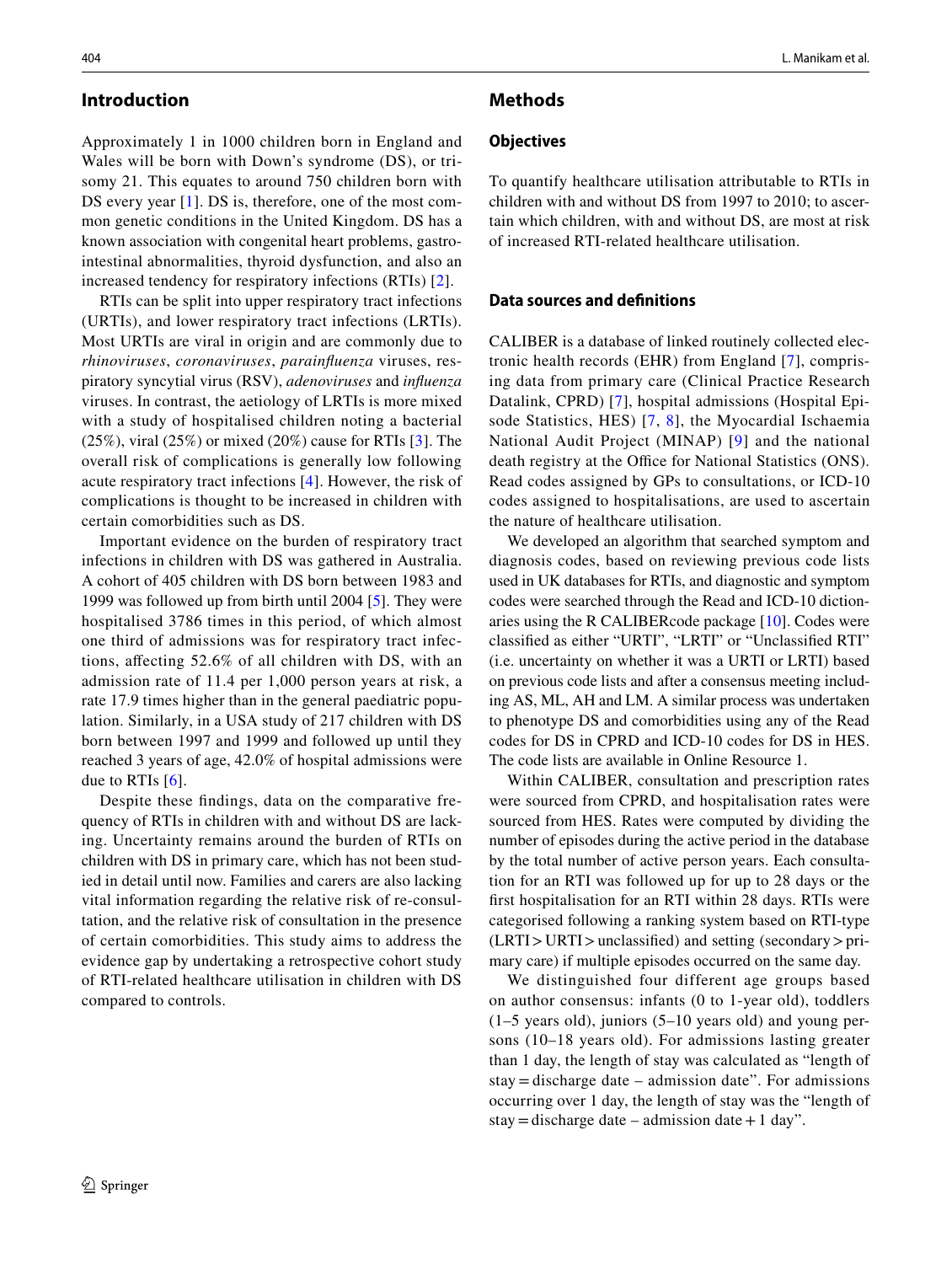#### **Participants**

<span id="page-2-0"></span>**Table 1** Demographics and comorbidities of the study population

We included all adults and children with DS identifed in any of the CALIBER data sources between 1st January 1997 to 25th March 2010 by searching for any of the Read codes for DS in CPRD and by ICD-10 codes in HES recorded as either the primary or secondary discharge diagnosis  $(n=3200)$ . Individuals with an exit date from the database prior to their entry date to the database (i.e. patient records with data quality issues) were removed  $(n=324)$ . For each of the remaining adults and children with DS  $(n=2876)$ , five controls were frequency matched by GP, gender, birth year  $(\pm 5$  years) and starting date of follow-up. Those who were more than 18 years old at the entry date were subsequently excluded from the study  $(n=1884)$ .

#### **Sample size and statistical models**

Based on an Australian study of hospitalisations that noted an average of 0.8 and 0.1 RTI-attributable hospital admissions in individuals with and without DS, respectively [[5](#page-7-4)], to identify a diference in hospitalisation rates as large as this between the two groups at 80% power using a 5% signifcance level, 20 individuals per group with the hospitalisation rates above would be required.

Poisson regression was used to calculate consultation, hospitalisation and prescription rates and rate ratios, and their corresponding 95% confdence intervals. Wald test was used to compare risk of admission following consultation. Due to highly skewed distributions, means and medians were reported, and the Wilcoxon rank–sum test was used to compare length of stay by RTI type, and time-to-hospitalisation.

All data management and analyses were performed using STATA statistical software version 13 and R version 3.2.3 via the UCL Data Safe Haven.

#### **Study registration**

The protocol for this study was approved by the CPRD-independent scientifc advisory committee, reference number 15\_041R. The CALIBER record linkage has separate ethical approval (09/H0810/16) for observational clinical research.

## **Results**

## **Cohort size, demographics and comorbidities**

This study identifed 992 children with DS. They were followed up for a total of 4681 person years at risk, a mean of 4.72 years per child. The 4874 controls were followed up for

|                                       | Children with DS | Control       |
|---------------------------------------|------------------|---------------|
| Patient                               | 992 (100.0%)     | 4874 (100.0%) |
| Gender                                |                  |               |
| Male                                  | 528 (53.2%)      | 2626 (53.9%)  |
| Female                                | 464 (46.8%)      | 2248 (46.1%)  |
| Age at entry into cohort              |                  |               |
| Infants $(0-1$ year)                  | 252 (25.4%)      | 1247 (25.6%)  |
| Toddlers $(1-5$ years)                | 224 (22.6%)      | 1133 (23.2%)  |
| Juniors $(5-10 \text{ years})$        | 208 (21.0%)      | 1044 (21.3%)  |
| Young persons $(10-18 \text{ years})$ | 308 (29.8%)      | 1454 (29.8%)  |
| Ethnicity                             |                  |               |
| Asian or Asian British                | 56 (3.3%)        | 211 (2.5%)    |
| <b>Black or Black British</b>         | 48 (2.8%)        | 189 (2.4%)    |
| Chinese or 'Other' Group              | 30 (1.7%)        | 114 (1.35%)   |
| Mixed                                 | 72 (4.2%)        | 393 (4.7%)    |
| Unknown                               | 504 (29.5%)      | 4005 (47.5%)  |
| White                                 | 1001 (58.5%)     | 3523 (41.8%)  |
| Comorbidities                         |                  |               |
| Asthma                                | 136 (13.7%)      | 618 (12.7%)   |
| <b>CHD</b>                            | 393 (39.6%)      | 48 (1.0%)     |
| <b>Diabetes</b>                       | $11(1.1\%)$      | $20(0.4\%)$   |
| Epilepsy                              | $18(1.8\%)$      | 34 (0.7%)     |
| Hypothyroidism                        | 103 (10.4%)      | $11(0.2\%)$   |

a total of 22,837 person years at risk, a mean of 4.69 years per child. Table [1](#page-2-0) displays the demographics and comorbidities of the study populations.

#### **Consultation and hospitalisation rates**

RTI-related healthcare utilisation for children with DS is high, and higher than for controls. RTI-related GP consultation rates were 64 per 100 person years for children with DS, and 36 per 100 person years for controls. Corresponding RTI-related hospitalisation rates were 7 per 100 person years for children with DS, and 1 per 100 person years for controls (see Table [2\)](#page-3-0).

When adjusted for age group, children with DS are nearly twice as likely (adjusted relative risk (RR) 1.73; 95% confdence interval (CI) 1.62–1.84) as matched controls to present to their GP with an RTI in general, and six times more likely (adjusted RR 5.69; 95% CI 4.82–6.73) to be admitted to hospital with an RTI (see Table [2\)](#page-3-0).

Overall, 74.1% and 73.4% of RTI-related hospitalisations occur without any prior GP consultation in for children with DS and controls, respectively.

Approximately 2% of children with DS are admitted to hospital in the 28 days following a GP consultation for RTI compared to 0.7% of controls [RR 3.15 (95% CI 2.35–4.24), unadjusted] (Table [3](#page-3-1)).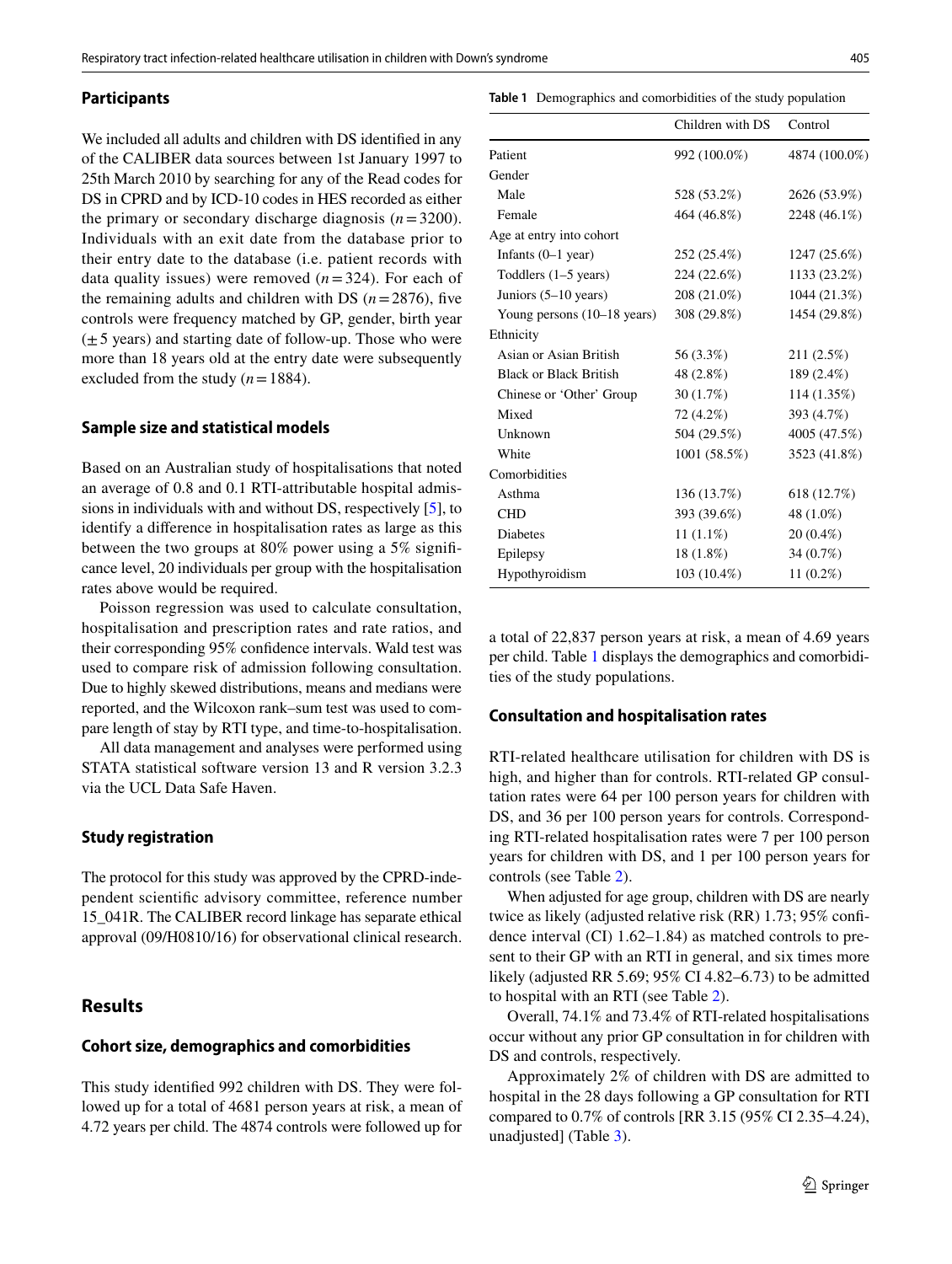<span id="page-3-0"></span>

| Table 2 RTI-related GP consultation (top) and hospitalisation (bottom) rates by RTI type in children with DS and controls |  |
|---------------------------------------------------------------------------------------------------------------------------|--|
|---------------------------------------------------------------------------------------------------------------------------|--|

| Classification                    | Children with DS |                                             | Controls |                                                           | Children with DS vs controls |                                   |          |
|-----------------------------------|------------------|---------------------------------------------|----------|-----------------------------------------------------------|------------------------------|-----------------------------------|----------|
|                                   | # of episodes    | Rate per person<br>year $[95\% \text{ CI}]$ |          | # of episodes Rate per person<br>year $[95\% \text{ CI}]$ | RR [95% CI]                  | Adjusted RR [95% $p$ value<br>CI] |          |
| RTI-related GP consultation rates |                  |                                             |          |                                                           |                              |                                   |          |
| All                               | 6013             | $0.638$ [0.582-<br>0.6991                   | 13,957   | $0.363$ [0.348-<br>0.3781                                 | $1.760$ [1.647-<br>1.880]    | $1.726$ [1.617-<br>1.843]         | < 0.0001 |
| <b>URTI</b>                       | 3442             | $0.421$ [0.385-<br>0.460]                   | 9093     | $0.258$ [0.247-<br>0.270]                                 | $1.628$ [1.514-<br>1.750]    | $1.604$ [1.493-<br>1.723]         | < 0.0001 |
| <b>LRTI</b>                       | 874              | $0.119$ [0.107-<br>0.1341                   | 1039     | $0.034$ $[0.031]$<br>$0.037$ ]                            | 3.508 [3.108-<br>3.955]      | 3.589 [3.188-<br>4.0411           | < 0.0001 |
| Unclassified RTI                  | 1697             | $0.199$ $[0.179 -$<br>0.220]                | 3825     | $0.114$ [0.109-<br>0.1201                                 | 1.739 [1.588-<br>1.9021      | 1.759 [1.609-<br>1.9231           | < 0.0001 |
| RTI-related hospitalisation rates |                  |                                             |          |                                                           |                              |                                   |          |
| All                               | 473              | $0.067$ [0.058-<br>0.0771                   | 327      | $0.013$ [0.011-<br>0.0141                                 | 5.342 [4.506-<br>6.332]      | 5.693 [4.818-<br>6.7271           | < 0.0001 |
| <b>URTI</b>                       | 205              | $0.035$ [0.030-<br>$0.043$ ]                | 187      | $0.007$ $[0.006 -$<br>$0.009$ ]                           | 4.814 [3.842-<br>6.029]      | 4.989 [4.007-<br>6.211]           | < 0.0001 |
| LRTI                              | 213              | $0.032$ [0.026-<br>0.0381                   | 73       | $0.003$ $[0.002 -$<br>$0.004$ ]                           | 10.557 [7.847-<br>14.321]    | 11.295 [8.448-<br>15.101]         | < 0.0001 |
| Unclassified RTI 55               |                  | $0.010$ [0.007-<br>$0.013$ ]                | 67       | $0.003$ [0.002-<br>0.0041                                 | 3.468 [2.314-<br>5.158]      | 3.578 [2.444-<br>5.2391           | < 0.0001 |

<span id="page-3-1"></span>**Table 3** Risk of RTI-related hospitalisation following an RTI-related GP consultation within 28 days in children with DS and controls

| Classification   | Children with DS             |                                 |                              | <b>Controls</b>           |                       |                              | Children with DS vs Controls |           |
|------------------|------------------------------|---------------------------------|------------------------------|---------------------------|-----------------------|------------------------------|------------------------------|-----------|
|                  | $#$ of<br>consul-<br>tations | $#$ of<br>hospitali-<br>sations | Risk [95% CI]                | # of consultations $#$ of | hospitali-<br>sations | Risk [95% CI]                | Risk ratio [95%<br>CI]       | $p$ value |
| All              | 4685                         | 97                              | $0.021$ [0.017-<br>0.0251    | 11.877                    | 78                    | $0.007$ $[0.005 -$<br>0.0081 | $3.153$ $[2.345 -$<br>4.2391 | < 0.0001  |
| <b>URTI</b>      | 2769                         | 42                              | $0.015$ [0.011-<br>0.0211    | 7915                      | 43                    | $0.005$ [0.004-<br>0.0071    | 2.792 [1.829-<br>4.2621      | < 0.0001  |
| LRTI             | 621                          | 15                              | $0.024$ [0.014-<br>0.0401    | 838                       | 7                     | $0.008$ $[0.003 -$<br>0.0171 | $2.892$ [1.186-<br>7.0501    | 0.0168    |
| Unclassified RTI | 1295                         | 40                              | $0.031$ $[0.022 -$<br>0.0421 | 3124                      | 28                    | $0.009$ $[0.006 -$<br>0.0131 | $3.446$ [2.135-<br>5.5611    | < 0.0001  |

Time to RTI-related hospitalisation following an RTIrelated GP consultation is the same in both groups, with a median of 8.0 days (95% CI 3.0–19.0) in children with DS and 8.0 days (95% CI 2.0–18.0) in matched controls. However, children with DS are more likely (OR 1.69; 95% CI 1.57–1.82) to re-consult with their GP for an RTI within 28 days of a prior RTI-related consultation compared to matched controls, with 24.3% children with DS re-consulting compared to 16.0% of matched controls.

Over the study period between 1997 and 2010, RTIrelated GP consultation and hospitalisation rates were consistently higher in children with DS compared to controls. The disparities increased over time; in 1999, children with DS had a third more RTI-related consultations, compared to 80% more in 2009. An increase was similarly noted for RTI-related hospitalisations. This is shown in Fig. [1.](#page-4-0)

## **Healthcare utilisation by type of RTI**

Across all RTI types (i.e. LRTI, URTI, and unclassifed RTI), children with DS consistently consult GPs and are hospitalised for RTIs more frequently compared to controls. The diferences between children with DS and controls were most pronounced for LRTIs in GP consultations (RR 3.59; 95% CI 3.19–4.04) and hospitalisations (RR 11.30; 95% CI 8.45–15.10). This is illustrated in Table [2](#page-3-0).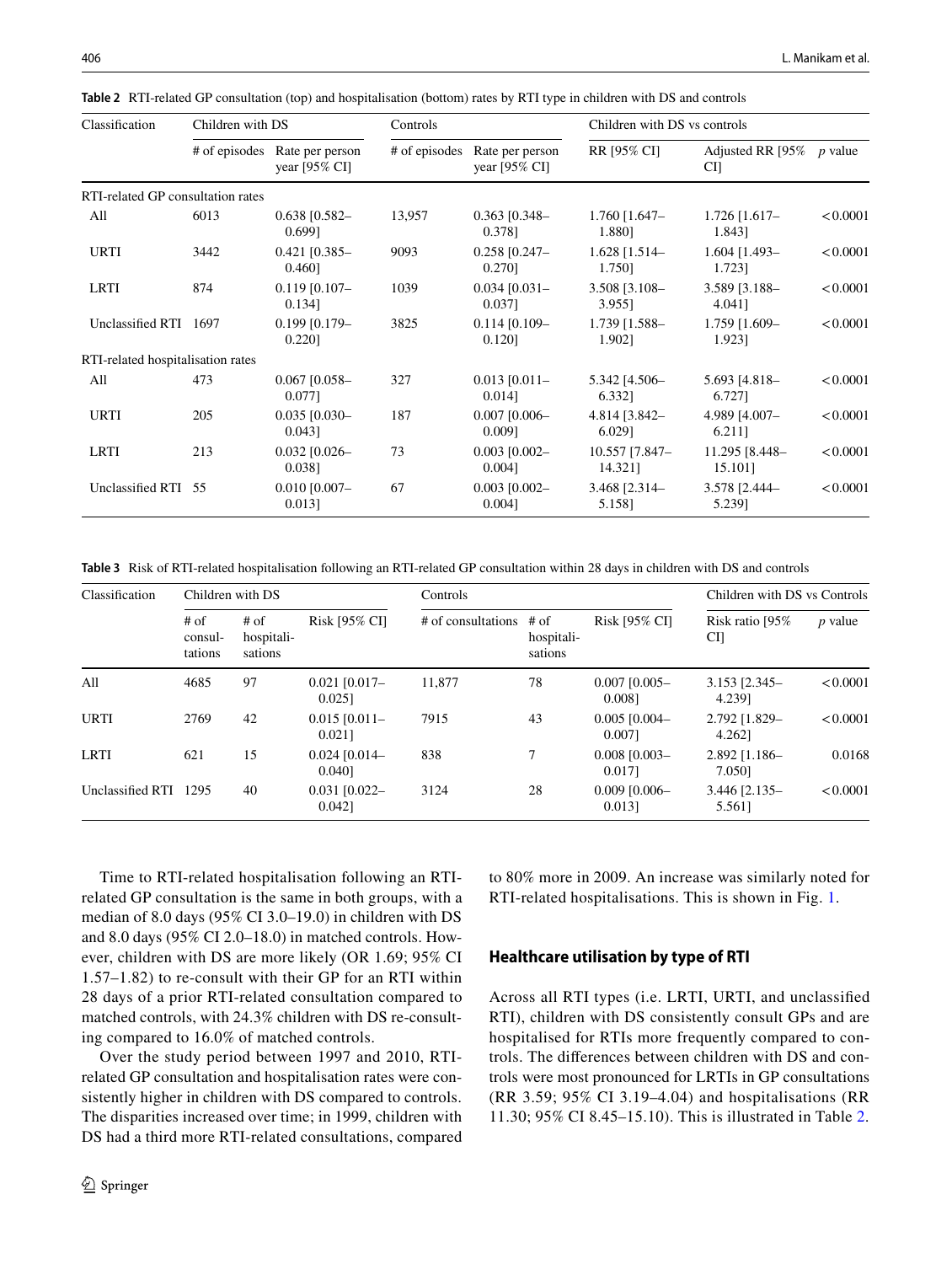# **Length of hospitalisations for RTIs**

Overall, as shown in Table [4,](#page-4-1) the length of stay in hospital due to RTIs is signifcantly longer for children with DS (mean 5.2; 95% CI 5.0–5.4 days per admission) compared to controls (mean 2.4; 95% CI 2.2–2.6, *p*<0.0001). In keeping with LRTIs being more severe than URTIs or unclassifed RTIs, LRTI-related hospitalisations last longer for children with DS (mean 7.8; 95% CI 7.4–8.1 days per admission) and controls (mean 4.2; 95% CI 3.8–4.7).



<span id="page-4-0"></span>**Fig. 1** Annual RTI-related GP consultation and hospitalisation rates in children with DS compared to controls

<span id="page-4-1"></span>

| <b>Table 4</b> Length of stay in<br>hospital for LRTI, URTI and<br>unclassified RTI in days in<br>children with DS and controls | Classification   | Children with DS |                  | Controls        |                 | $p$ value |
|---------------------------------------------------------------------------------------------------------------------------------|------------------|------------------|------------------|-----------------|-----------------|-----------|
|                                                                                                                                 |                  | Mean $[95%$ CI]  | Median [IOR]     | Mean $[95\%$ CI | Median [IOR]    |           |
|                                                                                                                                 | All              | $5.2$ [5.0-5.4]  | $2.0$ [1.0-5.0]  | $2.4$ [2.2–2.6] | $2.0$ [1.0–2.0] | < 0.0001  |
|                                                                                                                                 | <b>URTI</b>      | $2.4$ [2.2–2.6]  | $2.0$ [1.0–2.0]  | $1.9$ [1.7–2.1] | $1.0$ [1.0–2.0] | 0.0325    |
|                                                                                                                                 | <b>LRTI</b>      | $7.8$ [7.4–8.1]  | $5.0$ [3.0-10.0] | $4.2$ [3.8–4.7] | $3.0$ [2.0-5.0] | < 0.0001  |
|                                                                                                                                 | Unclassified RTI | $5.6$ [5.0–6.3]  | $2.0$ [1.0–4.0]  | $1.9$ [1.6–2.3] | $1.0$ [1.0–2.0] | 0.0265    |

<span id="page-4-2"></span>**Table 5** RTI-related GP consultation (top) and hospitalisation (bottom) rates stratifed by age groups and compared between children with DS and controls

| Classification                    | Children with DS |                       | Controls |                                                                           | Children with DS vs controls |                |
|-----------------------------------|------------------|-----------------------|----------|---------------------------------------------------------------------------|------------------------------|----------------|
| # of episodes                     |                  |                       |          | Rate per person year [95% CI] # of episodes Rate per person year [95% CI] | RR [95% CI]                  | <i>p</i> value |
| RTI-related GP consultation rates |                  |                       |          |                                                                           |                              |                |
| Infants                           | 270              | 1.495 [1.252-1.790]   | 961      | 1.236 [1.140-1.341]                                                       | 1.210 [0.975-1.490]          | 0.0371         |
| <b>Toddlers</b>                   | 2387             | 1.225 [1.052-1.422]   | 6185     | $0.813$ [0.761-0.867]                                                     | 1.508 [1.339-1.695]          | < 0.0001       |
| <b>Juniors</b>                    | 1727             | $0.715$ [0.621-0.822] | 3365     | $0.324$ [0.302-0.346]                                                     | 2.211 [1.946-2.505]          | < 0.0001       |
| Young person                      | 1629             | $0.364$ [0.319-0.414] | 3446     | $0.195$ [0.184-0.208]                                                     | 1.861 [1.648-2.096]          | < 0.0001       |
| RTI-related hospitalisation rates |                  |                       |          |                                                                           |                              |                |
| <b>Infants</b>                    | 73               | $0.515$ [0.388-0.695] | 56       | $0.079$ [0.059-0.109]                                                     | 6.491 [4.190-10.087]         | < 0.0001       |
| Toddlers                          | 240              | $0.140$ [0.116-0.171] | 176      | $0.031$ [0.026-0.036]                                                     | 4.582 [3.554-5.893]          | < 0.0001       |
| <b>Juniors</b>                    | 93               | $0.058$ [0.046-0.075] | 56       | $0.008$ [0.006-0.011]                                                     | 7.330 [5.002-10.792]         | < 0.0001       |
| Young person                      | 67               | $0.024$ [0.018-0.032] | 39       | $0.004$ [0.003-0.005]                                                     | 6.669 [4.296-10.432]         | < 0.0001       |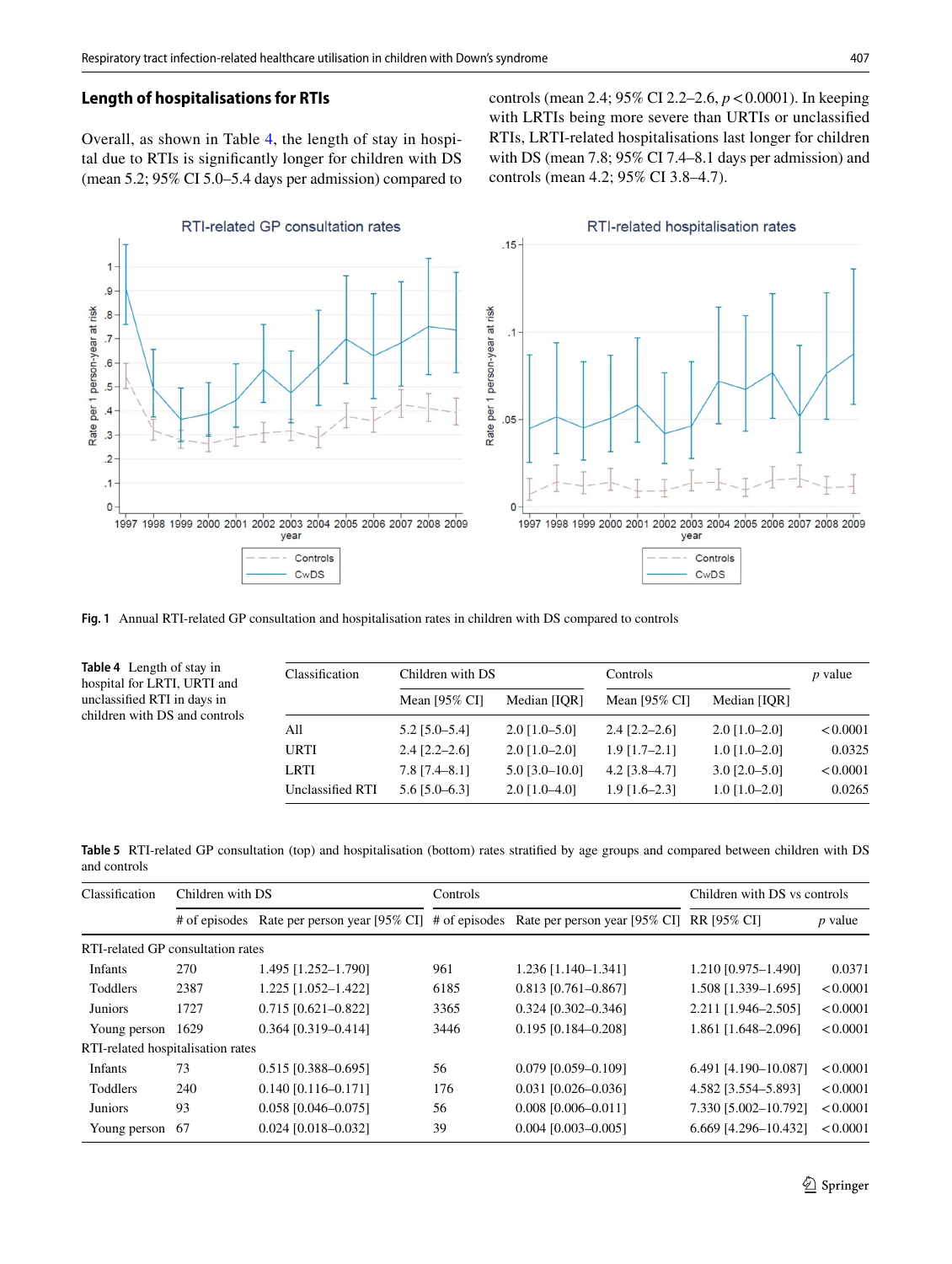# **Healthcare utilisation stratifed by age, gender and comorbidities**

Consultation and hospitalisation rates for RTIs were higher in children with DS compared to controls across all age groups. This diference was particularly pronounced for hospitalisations (see Table [5](#page-4-2)).

There is no signifcant gender-based diference for RTIrelated GP consultation rates for children with DS (adjusted RR 1.08; 95% CI 0.96–1.21) and matched controls (adjusted RR 0.99; 95% CI 0.93–1.05). Girls have lower RTI-related hospitalisation rates compared to boys in both children with DS (adjusted RR 0.70; 95% CI 0.55–0.89) and matched controls (adjusted RR 0.69; 95% CI 0.54–0.88).

Amongst children with DS, those who have congenital heart disease (CHD) have increased RTI-related consultation (adjusted RR 1.21; 95% CI 1.04–1.40) and hospitalisation rates (adjusted RR 3.07; 95% CI 2.38–3.95) compared to those without CHD. A similar pattern is observed in controls for RTI-related consultations (adjusted RR 1.63; 95% 1.00–2.67) and hospitalisations (adjusted RR 3.89; 95% CI 1.25–12.11).

Children with DS with asthma attend their GP for RTIrelated consultations more often compared to children with DS without asthma (adjusted RR 2.06; 95% CI 1.74–2.44) and are hospitalised more often (adjusted RR 1.68; 95% CI 1.23–2.30). Controls with asthma attend their GP more often (adjusted RR 1.75; 95% CI 1.61–1.91) and are hospitalised more often (adjusted RR 2.65; 95% CI 2.01–3.50) for RTIs relative to controls without asthma.

## **Antibiotic prescribing**

Children with DS are prescribed twice as many antibiotics compared to matched controls, with a rate of 77 per 100 person years, compared to 32 per 100 person years for controls (adjusted RR 2.34; 95% CI 2.19–2.49). When restricted to antibiotic prescriptions prescribed on the same day as an RTI-related GP consultation, children with DS are twice as likely to be prescribed an antibiotic for an RTI compared to matched controls, with a rate of 42 per 100 person years for children with DS compared to 19 per 100 person years for controls (adjusted RR 2.26; 95% CI 2.10–2.43).

When stratifed by RTI type, children with DS receive signifcantly more antibiotics on the same day as an RTI-related GP consultations when presenting with URTIs (57.0%; 95% CI 55.3–58.6% vs 47.9%; 95% CI 46.9–49.0%) and unclassifed RTIs (52.9%; 95% CI 50.5–55.3% vs 32.0%; 95% CI 30.5–33.5%). There is no signifcant diference in the high proportion of LRTIs that are prescribed antibiotics in children with DS compared with controls (87.0% vs. 82.5%).

When stratifed by age group, infants with DS have the highest rate of RTI-related antibiotic prescribing compared to all other groups including controls, with rates of 80 per 100 person years (95% CI 65–99). Prescribing rates are signifcantly higher for each age group in DS compared to the equivalent age group amongst controls.

# **Discussion**

This study demonstrates that RTIs in children with DS lead to a signifcant number of presentations to GPs and to hospitals every year, posing a signifcant burden on patients and their families. Compared to controls, children with DS attend GP consultations for RTIs almost twice as often, are hospitalised six times as often, stay in hospital longer, and are prescribed antibiotics more frequently. The presence of comorbidities increased RTI-related healthcare utilisation for both groups. Children with DS and controls were hospitalised and attended GPs for RTIs less often as they aged.

Children with DS were three times more likely to be admitted to hospital for an RTI following an RTI-related GP consultation than controls, with a risk of 2.1%, compared to 0.7% amongst controls. The fnding of 0.7% in controls (95% CI 0.5–0.8%) is similar to a recent UK population based cohort study which noted a baseline risk of 0.9% (95% CI  $0.7-1.2\%$ ) [\[11](#page-7-10)].

Notably, for both children with DS and controls, more than 70% of RTI-related hospitalisations were not preceded by a recorded GP consultation.

There are number of limitations to our study, described below.

# **Strengths and limitations**

This is the largest study of RTI-related healthcare utilisation in children with DS worldwide (*n*=992) and provides novel insights as the frst study known to us to assess healthcare utilisation and antibiotic prescribing in primary care for children with DS, as well as to compare them with controls. It provides valuable data on the prevalence of antibiotic prescribing, and the associated impact of key comorbidities. Comorbidity prevalence fgures in this study are similar to those in existing literature. The calculated prevalence of CHD in DS of 39.6% compares to rates of 33.7–58.2% in other studies [[12](#page-7-11)–[15\]](#page-7-12). A prevalence of 13.7% for asthma compares to rates of 3.1–19.4% [[16,](#page-7-13) [17\]](#page-7-14).

There are number of limitations to this study which should be noted when considering our fndings. By relying on READ and ICD-10 codes for diagnoses, this study may be subject to misclassifcation bias. It is known that considerable inter-practice variation exists in coding certain conditions such as RTIs. For example, READ or ICD-10 codes for "respiratory tract infection" could be either an URTI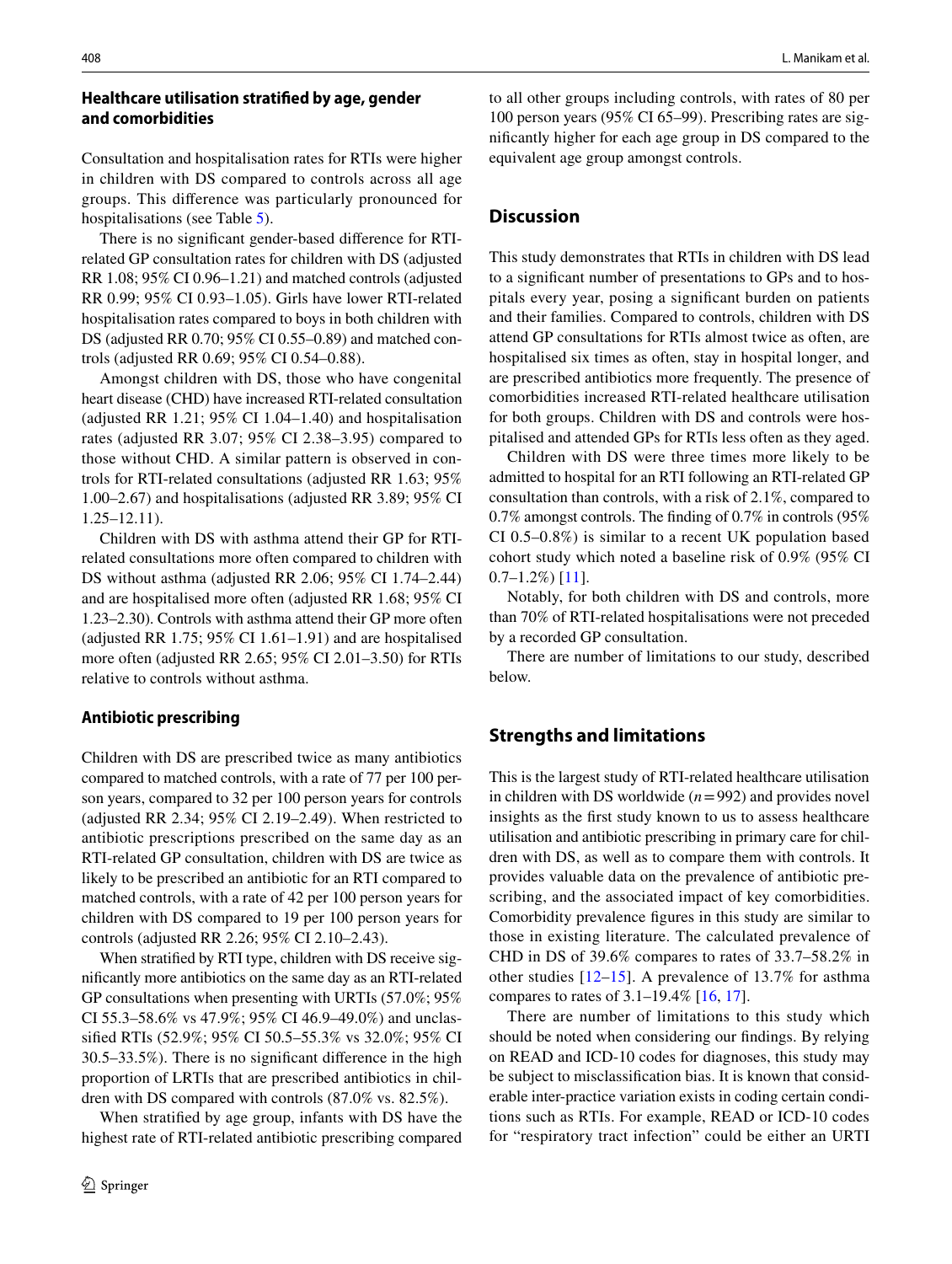or LRTI. We aimed to address this by separately considering unclassifed RTI types, but misclassifcation bias may remain. Misclassifcation may particularly be present for asthma, which is not typically diagnosed in the under 5s in the UK. Individual episodes could have been missed through non-recording by GPs, or use of free text entries, although it is unknown whether this would difer between children with DS and controls. An additional proportion of medically attended RTIs in both children with DS and controls will be missed, as RTIs are seen not only by GPs but also at other ambulatory care centres (i.e. urgent care centres, outof-hours GP) and A&E. Finally, and importantly, research has noted that most RTIs do not lead to a GP consultation  $[18]$ . There is little qualitative evidence on healthcare seeking behaviour in families of children with DS, and whether this varies from other patient groups. Until such evidence can be gathered, we cannot know whether the data partially refects a diference in propensity to consult when children with DS and controls have RTIs, rather than a true diference in RTI incidence.

#### **Implications for clinical practice and research**

Healthcare professionals in primary care should be vigilant when assessing children with DS with the knowledge that subsequent hospital admissions are more likely. Morphological and functional anomalies of the airway causing (partial) obstruction, particularly midfacial hypoplasia and airway malacia [\[19\]](#page-7-16), alongside immunological variations including reduced leukocytes, particularly T- and B-cell subpopulations [\[20–](#page-7-17)[23](#page-7-18)], increase susceptibility to and severity of respiratory infections. Increased admissions may also be due to uncertainty regarding speed of deterioration or oxygen requirements, and many admissions may be precautionary, also refected by the higher prescribing rates in children with DS. In this context, parents have reported that some doctors seem 'afraid' of children with DS [\[24](#page-7-19)]. It will be important to identify whether the high rates of admission are related to severity of the infection, time at presentation, time and type of antibiotics prescribed, or other factors. Further research should determine why more than 70% of RTI-related hospitalisations were not preceded by a recorded GP consultation as this may represent an opportunity to avert admission through timely community-based treatment. Regional analyses may be helpful, comparing Clinical Commissioning Groups with high and low rates of RTI-related health utilisation, to highlight areas of best practice and whether local community initiatives exist that can avert unnecessary attendances.

This study also found that certain subgroups are at greater risk of hospitalisation. It may be that those at risk of RTI-related hospitalisation could be defned in greater detail, thus enabling the development of a symptom-based scoring algorithm modelled on algorithms that already exist for many other conditions [[11](#page-7-10), [25](#page-7-20), [26](#page-7-21)]. However, symptoms are not well recorded in routine records. Although not explored by this study, further research may also want to examine prescribing rates for antivirals for infuenza in children with DS. These are rarely prescribed for children without DS, despite recommendations to do so [[27](#page-7-22), [28](#page-7-23)]. Regarding public health recommendations, this study lends weight to the recommendation by the Down's Syndrome Medical Interest Group that children with DS should be considered for annual infuenza vaccination at all ages [[29](#page-7-24)], particularly in infancy.

# **Conclusion**

This is the frst study of RTI-related healthcare utilisation in children with DS compared to controls utilising linked primary and secondary care data. We show that healthcare utilisation is high in this population and higher than controls. Further research is recommended, carefully quantifying healthcare behaviours and health professional decisionmaking, to optimise care for this at-risk group.

**Author Contribution** LM, AS, ML, PL and AH contributed to the study conception and design, and to acquisition, analysis and interpretation along with EA. Material preparation, data collection and analysis were predominantly performed by LM with advice from all other authors. The frst draft of the manuscript was written by LM and EA and all authors commented on subsequent versions of the manuscript. All authors read and approved the fnal manuscript.

#### **Compliance with ethical standards**

**Conflict of interest** This study was completed as part of LM's National Institute for Health Research (NIHR) Doctoral Research Fellowship (DRF-2014-07-005) hosted at the UCL GOS Institute of Child Health. Whilst preparing the fellowship application, LM was in receipt of a NIHR Academic Clinical Fellowship in Public Health at King's College London. CALIBER is funded by a Wellcome Trust project grant (086091/Z/08/Z) and a NIHR programme grant (RP-PG-0407-10314). AS is supported by the National Institute of Health Research University College London Hospitals Biomedical Research Centre. This study was supported by the UCL Institute of Health Informatics Research by providing both infrastructure, access and technical support in utilising CALIBER. AH is an NIHR senior investigator. PL is supported by the National Institute for Health Research (NIHR) Applied Research Collaboration (ARC) South London at King's College Hospital NHS Foundation Trust. The views expressed are those of the author(s) and not necessarily those of the NHS, the NIHR or the Department of Health and Social Care.

**Ethics approval** The protocol for this study was approved by the CPRD-independent scientifc advisory committee, reference number 15\_041R. The CALIBER record linkage has separate ethical approval (09/H0810/16) for observational clinical research. This study was, therefore, performed in accordance with the ethical standards laid down in the 1964 Declaration of Helsinki and its later amendments.